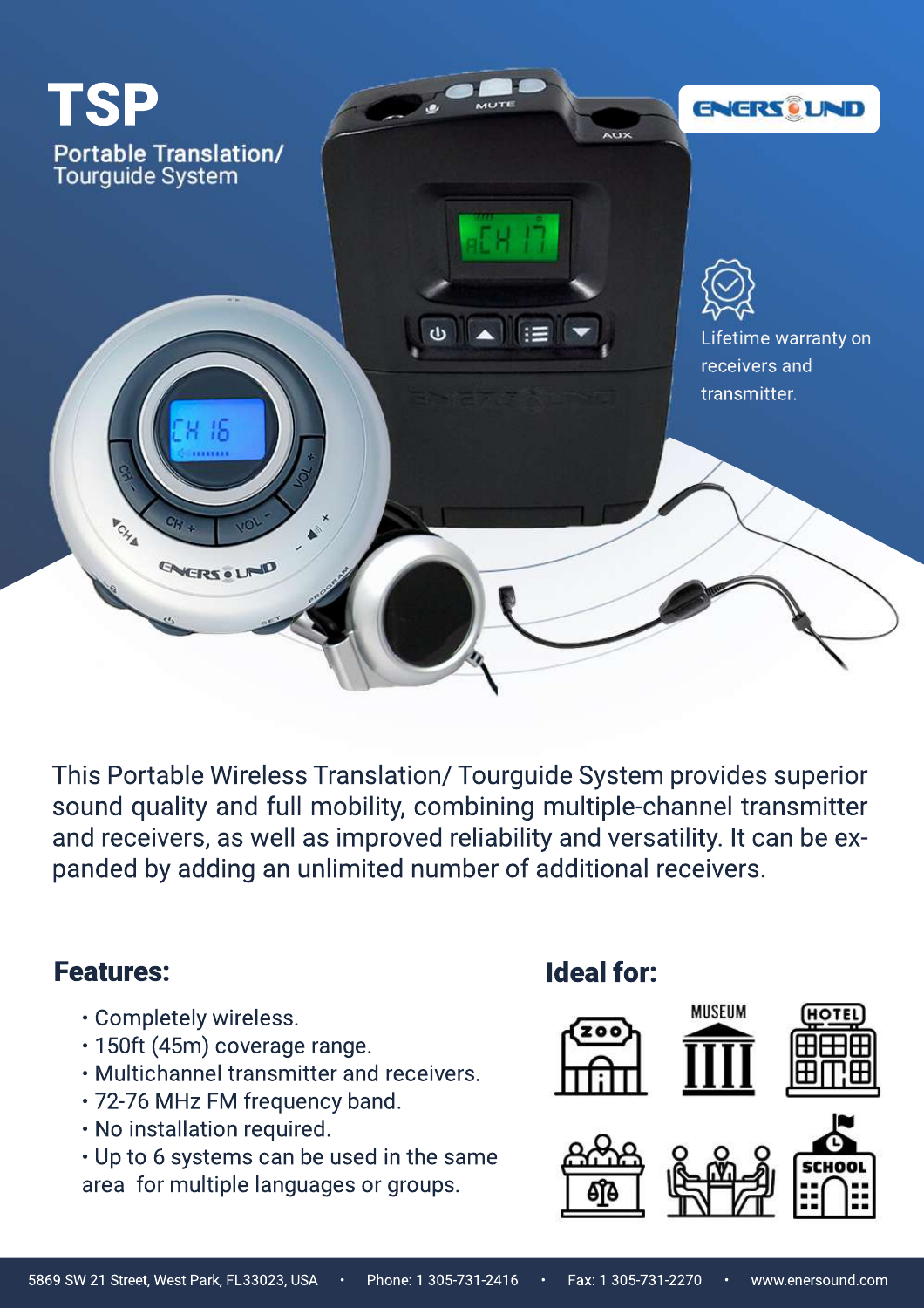# Components



### **R-120 Receiver**

- 20 user-selectable channels.
- Superb sound quality.
- LCD screen.
- Innovative and attractive design.
- Robust engineering for maximum reliability and durability.
- Small & lightweight.
- Multiple carrying options: (Belt clip, Neck strap & Velcro arm-band.)
- Channel lock feature.
- 100% digitally tuned.
- Long battery life (up to 55 working hours.)
- Limited lifetime warranty.



## **TP-600 Transmitter**

- 17 selectable channels in 72-76 MHz.
- Superb Audio Quality.
- Transmission range of up to 150 ft.
- Optional drop in charger available.
- Easy set up and operation.
- Broadcasts to an unlimited number of receivers.
- Up to six (6) transmitters can be used simultaneously in the same area in different channels.
- LCD display with backlight.
- Dedicated, easy access microphone mute button.
- Lock mode to prevent accidental settings changes.
- FCC/IC approved.
- Limited lifetime warranty.



### **EAR-120 Earphones**

Dual earphones specially designed to optimize audio quality on R-120 receivers, featuring a 3.5 mm stereo plug.



### **MIC-200SEN Headband Microphone**

- Metallic gooseneck arm for perfect voice pickup.
- Excellent mechanical properties.
- High audio quality.
- Cleverly set around the neck for greater support.
- Lightweight and comfortable.
- Features a 3.5 mm locking plug.

5869 SW 21 Street, West Park, FL33023, USA • Phone: 1 305-731-2416 • Fax: 1 305-731-2270 • www.enersound.com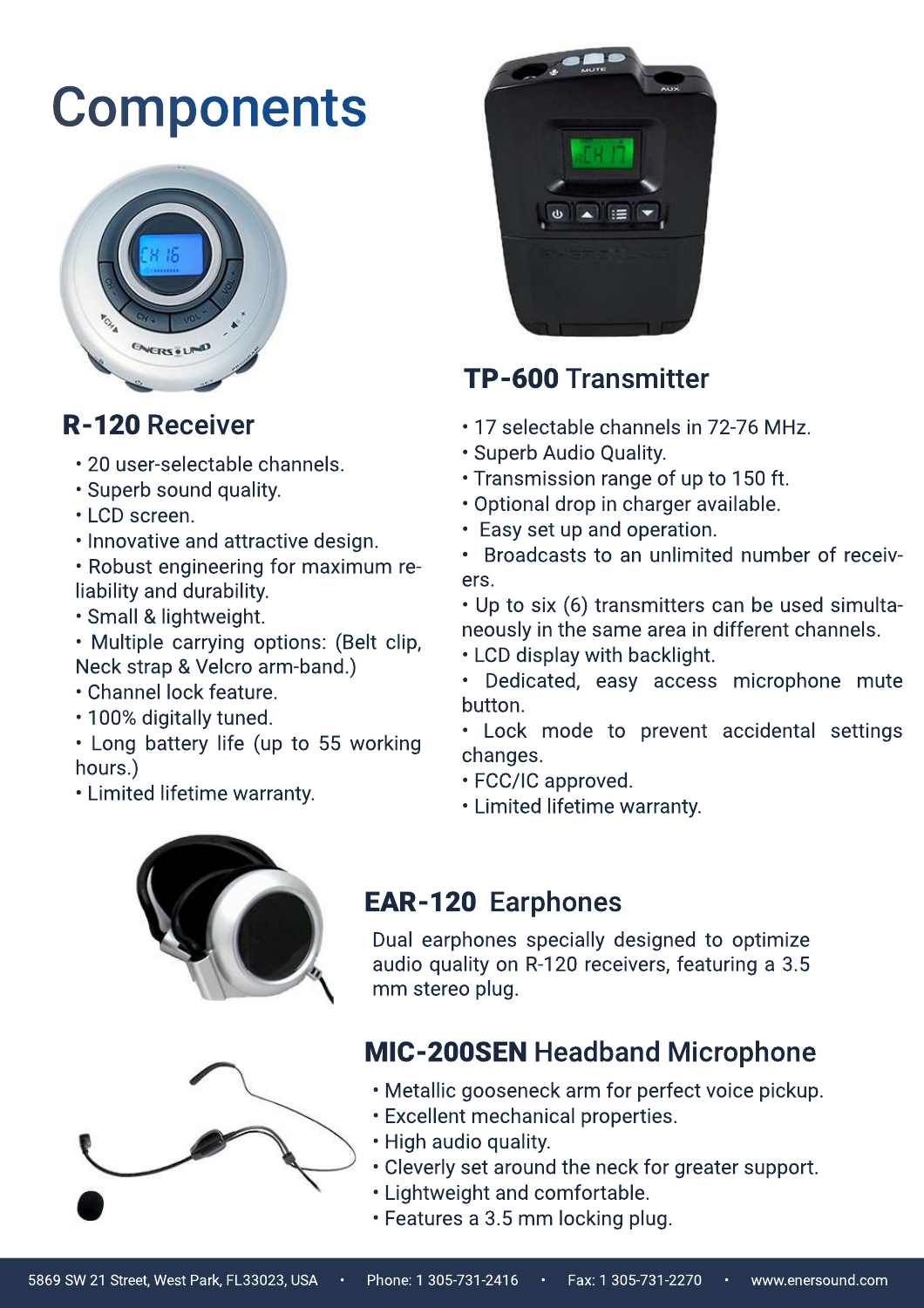# Accessories



# **CAS-10 Carrying Case**

- Holds up to 10 Enersound FM receivers.
- Convenient compartment for headphones and other accessories, including a bodypack transmitter and microphone.
- Metal core hinges.
- Nylon latches.
- Integrated handle.
- Strong polypropylene body.
- Convoluted polyurethane foam on lid to gently secure items.
- Custom die cut polyethylene foam divisions.

## **CAS-325 Carrying Case**

- Holds up to 25 Enersound FM receivers.
- Convenient compartment for headphones and other accessories, including bodypack transmitter and microphone.
- •Lightweight.





# **CAS-25 Carrying and Shipping Case**

- Holds up to 25 Enersound FM receivers.
- Convenient compartment for headphones and other accessories including a bodypack transmitter and microphone. • Waterproof, impact resistant, crushproof, dustproof.
- Powerclaw™ latching system.
- Soft grip foldable handle.
- Lightweight NK-7™ resin &100% stainless steel hardware.
- Automatic pressure release valve.
- Padlockable and stackable.
- Convoluted polyurethane foam on lid to gently secure items.
- Custom die cut polyethylene foam divisions.

#### **CHR-600 Drop-in Charger**

- Single-bay, designed for Enersound FM bodypack transmitters TP-600 and TP-600-4.
- Multicolor LED indicator to show battery charging status.



5869 SW 21 Street, West Park, FL33023, USA • Phone: 1 305-731-2416 • Fax: 1 305-731-2270 • www.enersound.com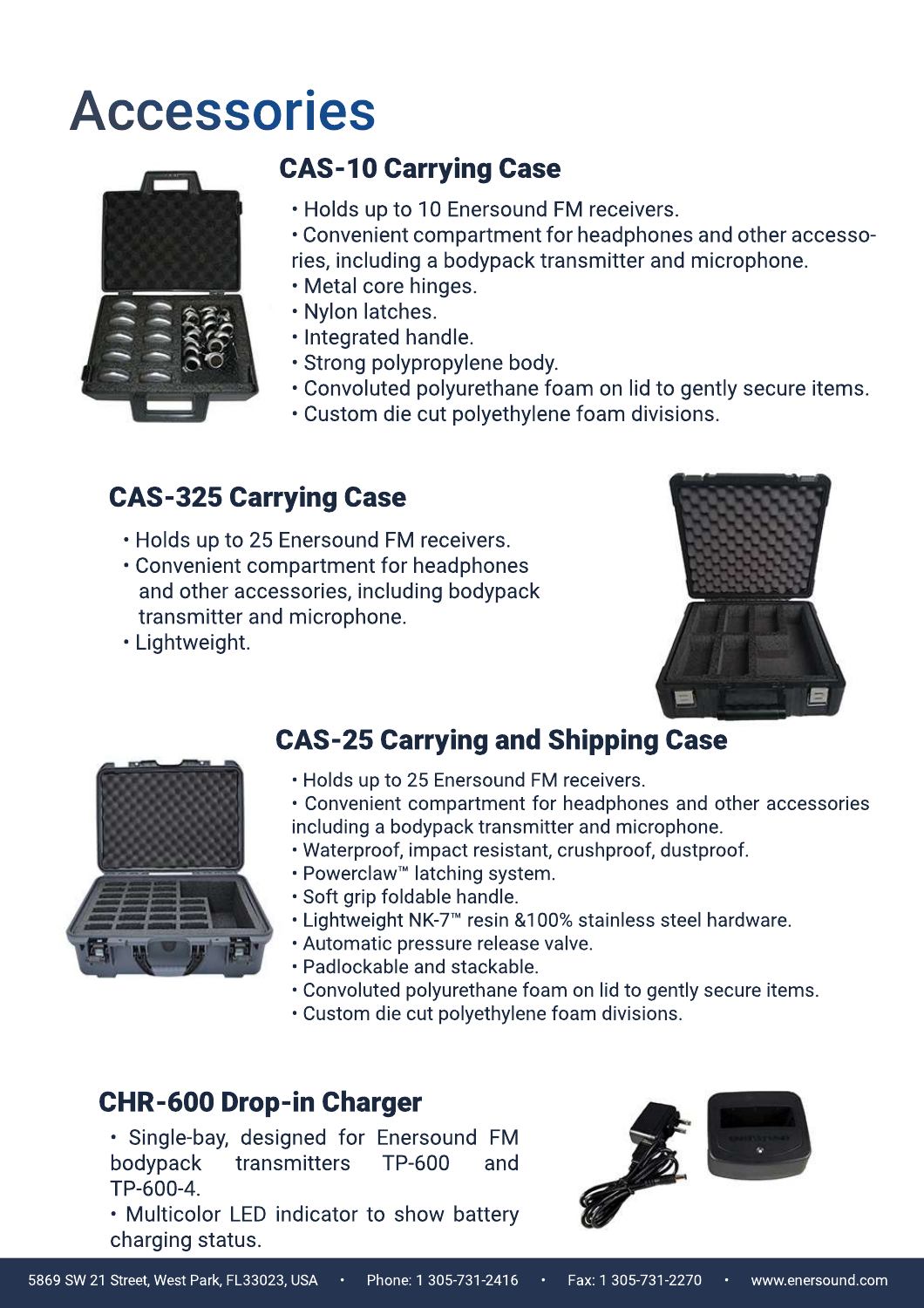#### TP-600 **Transmitter**

#### Interpreter Microphone



5869 SW 21 Street, West Park, FL33023, USA • Phone: 1 305-731-2416 • Fax: 1 305-731-2270 • www.enersound.com

# System Set-up

#### Audience



R-120 receivers with headphones